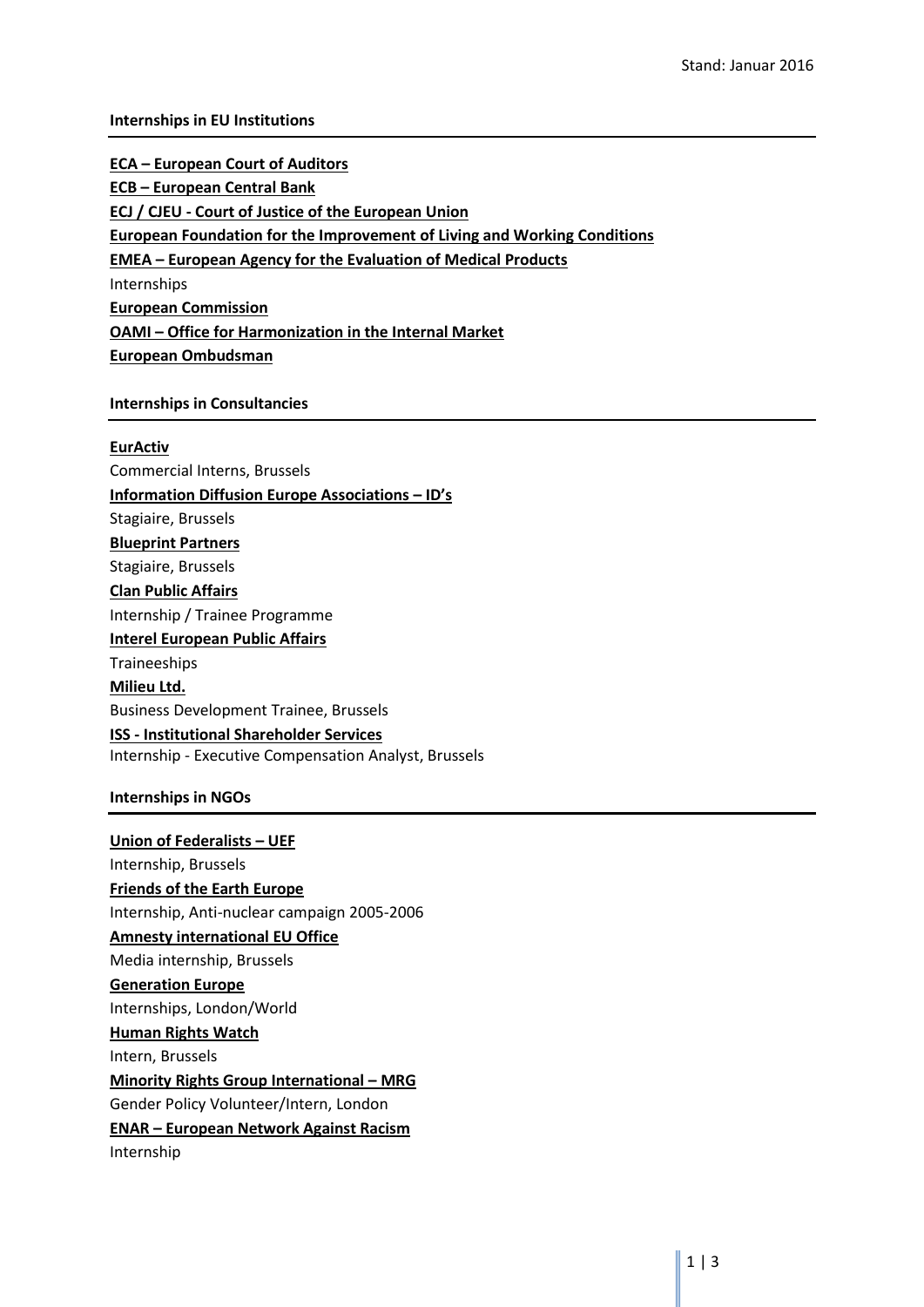# **Greenpeace EU Office**

Internships, Assisting one or more policy coordinators or the media officer of the European Unit with a concrete project, related to your expertise and interests, including Chemicals, GMOs, Renewable Energy, Forests protection, Climate and the EU Constitution

**International Crises Group ECRE – European Council of Refugees and Exiles Transparency International T & E – Transport an d Environment** Internship (stage) **FAEP – European Federation of Magazine Publishers** FAEP Internship (Legal Affairs), Brussels **ECF - European Climate Foundation** Communications Internship, Brussels **Save the Children** ECHO/EuropeAid Partnership Assistant Trainee, Brussels

# **Internships in Law Firms and Legal**

**Cleary Gottlieb** Stagiaires, Brussels **EU Issue Tracker** EU Issue Tracker Internship, Brussels

# **Internships in International Organisations**

### **United Nations High Commission for Refugees – UNHCR**

- Internship, Brussels
- Internship Geneva and Budapest

### **IOM – International Organization for Migration**

Internship

### **Council of Europe**

Traineeship Opportunities

### **EFTA – European Free Trade Association**

Trainee

**OSCE – Organisation for Security and Cooperation in Europe**

Internships in Vienna, Prague, Warsaw

### **UNICEF**

- Internship Programme at both Headquarters

# **WTO – World Trade Organisation**

Interns

### **UN Headquarters New York**

UN Headquarters Internship Programme

# **UNOV & UNODC – UN Office at Vienna and the UN Office on Drugs and Crime**

Internship programme

**UNCITRAL – United Nations Commission on International Trade Law, Vienna** Vacancies and Internships